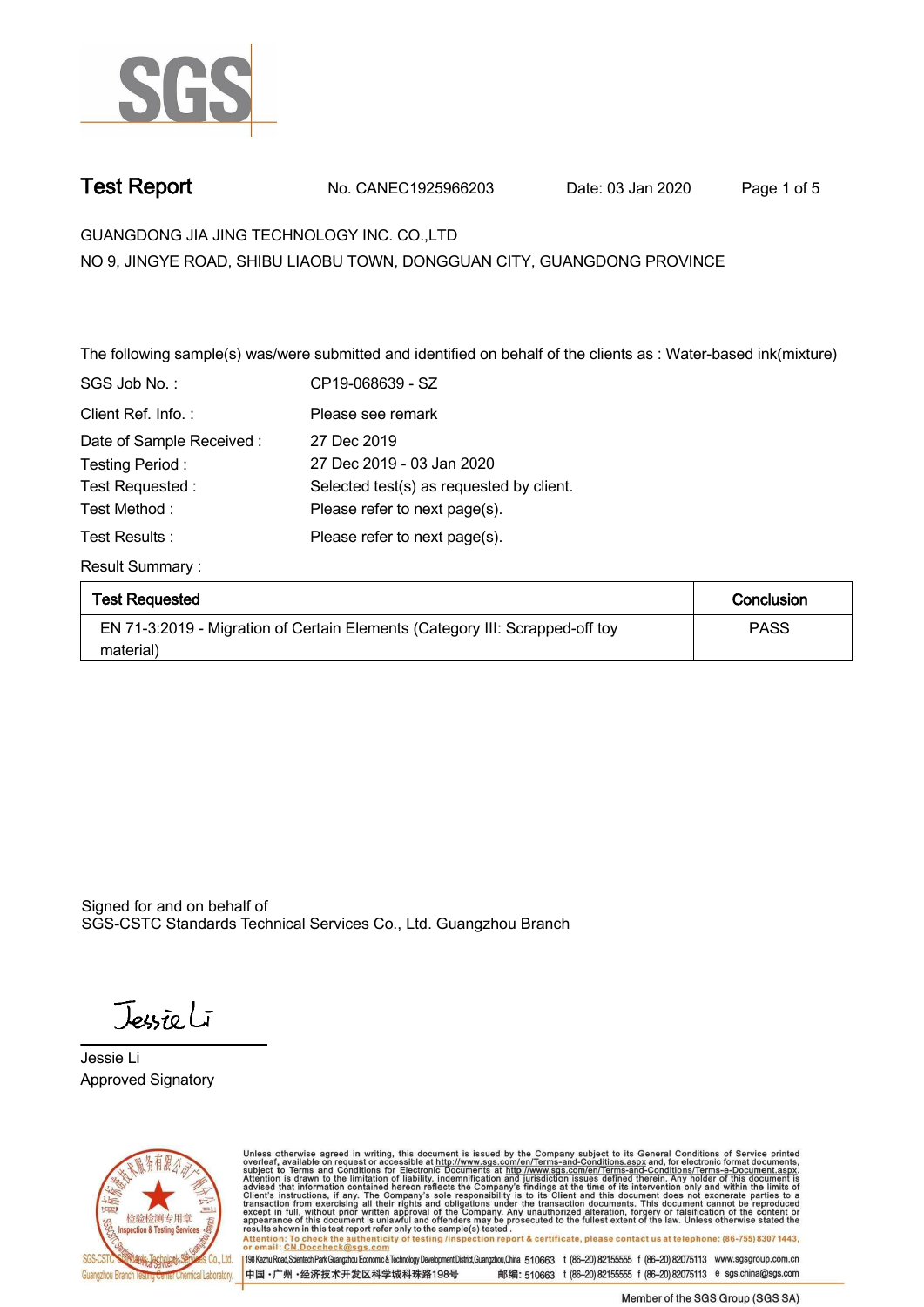

**Test Report. No. CANEC1925966203 Date: 03 Jan 2020. Page 2 of 5.**

**Test Results :.**

**Test Part Description : .**

| Specimen No.    | SGS Sample ID    | <b>Description</b>  |
|-----------------|------------------|---------------------|
| SN <sub>1</sub> | CAN19-259662.001 | <b>Black liquid</b> |

**Remarks :**

 **(1) 1 mg/kg = 0.0001%**

 **(2) MDL = Method Detection Limit**

 **(3) ND = Not Detected ( < MDL )**

 **(4) "-" = Not Regulated**

# **EN 71-3:2019 - Migration of Certain Elements (Category III: Scrapped-off toy material).**

**Test Method :. With reference to EN 71-3:2019, analysis was performed by ICP-OES. Chromium (VI) was analyzed by IC-UV/LC-ICP-MS. .**

| Test Item(s)                    | Limit  | Unit  | <b>MDL</b>               | <u>001</u>  |
|---------------------------------|--------|-------|--------------------------|-------------|
| Soluble Aluminum (AI)           | 70000  | mg/kg | 50                       | ND.         |
| Soluble Arsenic (As)            | 47     | mg/kg | 10                       | <b>ND</b>   |
| Soluble Boron (B)               | 15000  | mg/kg | 50                       | <b>ND</b>   |
| Soluble Barium (Ba)             | 18750  | mg/kg | 50                       | <b>ND</b>   |
| Soluble Cadmium (Cd)            | 17     | mg/kg | 5                        | ND.         |
| Soluble Cobalt (Co)             | 130    | mg/kg | 10                       | <b>ND</b>   |
| Soluble Chromium (III) (Cr III) | 460    | mg/kg | 5                        | ND.         |
| Soluble Copper (Cu)             | 7700   | mg/kg | 50                       | <b>ND</b>   |
| Soluble Mercury (Hg)            | 94     | mg/kg | 10                       | <b>ND</b>   |
| Soluble Manganese (Mn)          | 15000  | mg/kg | 50                       | <b>ND</b>   |
| Soluble Nickel (Ni)             | 930    | mg/kg | 10                       | ND.         |
| Soluble Lead (Pb)               | 23     | mg/kg | 10                       | ND.         |
| Soluble Antimony (Sb)           | 560    | mg/kg | 10                       | ND.         |
| Soluble Selenium (Se)           | 460    | mg/kg | 10                       | <b>ND</b>   |
| Soluble Zinc (Zn)               | 46000  | mg/kg | 50                       | ND.         |
| Soluble Strontium (Sr)          | 56000  | mg/kg | 50                       | <b>ND</b>   |
| Soluble Tin (Sn)                | 180000 | mg/kg | 4.9                      | ND.         |
| Soluble Organic Tin             | 12     | mg/kg | $\overline{\phantom{a}}$ | <b>ND</b>   |
| Soluble Chromium (VI) (Cr VI)   | 0.053  | mg/kg | 0.020                    | ND.         |
| Conclusion                      |        |       |                          | <b>PASS</b> |

**Notes :.**

**1.Soluble Chromium (III)= Soluble Total Chromium- Soluble Chromium (VI)**



Unless otherwise agreed in writing, this document is issued by the Company subject to its General Conditions of Service printed overleaf, available on request or accessible at http://www.sgs.com/en/Terms-and-Conditions.asp results snown in this test report refer only to the sample(s) tested .<br>Attention: To check the authenticity of testing /inspection report & certificate, please contact us at telephone: (86-755) 8307 1443,<br>or email: <u>CN.Doc</u>

198 Kezhu Road,Scientech Park Guangzhou Economic & Technology Development District,Guangzhou,China 510663 t (86-20) 82155555 f (86-20) 82075113 www.sgsgroup.com.cn 邮编: 510663 t (86-20) 82155555 f (86-20) 82075113 e sgs.china@sgs.com 中国·广州·经济技术开发区科学城科珠路198号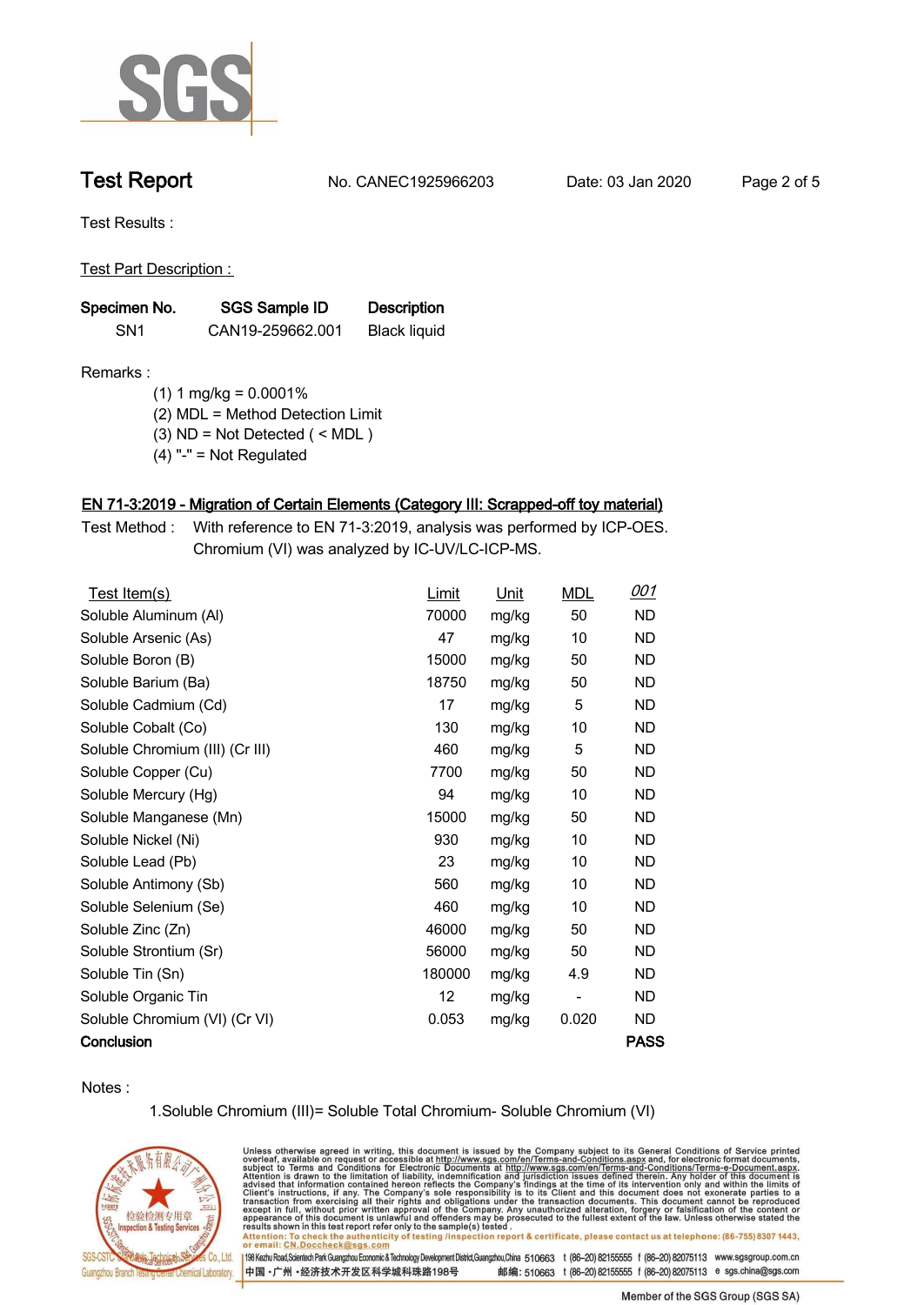

**Test Report. No. CANEC1925966203** Date: 03 Jan 2020 Page 3 of 5

**2. Confirmation test of soluble organic tin is not required in case of soluble tin, after conversion, does not exceed the soluble organic tin requirement as specified in EN 71-3:2019. .**

**Remark : The result(s) shown is/are of the total weight of dried sample. .**



Unless otherwise agreed in writing, this document is issued by the Company subject to its General Conditions of Service printed<br>overleaf, available on request or accessible at http://www.sgs.com/en/Terms-and-Conditions.asp results shown in this test report refer only to the sample(s) tested .<br>Attention: To check the authenticity of testing /inspection report & certificate, please contact us at telephone: (86-755) 8307 1443,<br>or email: <u>CN.Doc</u>

198 Kezhu Road,Scientech Park Guangzhou Economic & Technology Development District,Guangzhou,China 510663 t (86-20) 82155555 f (86-20) 82075113 www.sgsgroup.com.cn

中国·广州·经济技术开发区科学城科珠路198号 邮编: 510663 t (86-20) 82155555 f (86-20) 82075113 e sgs.china@sgs.com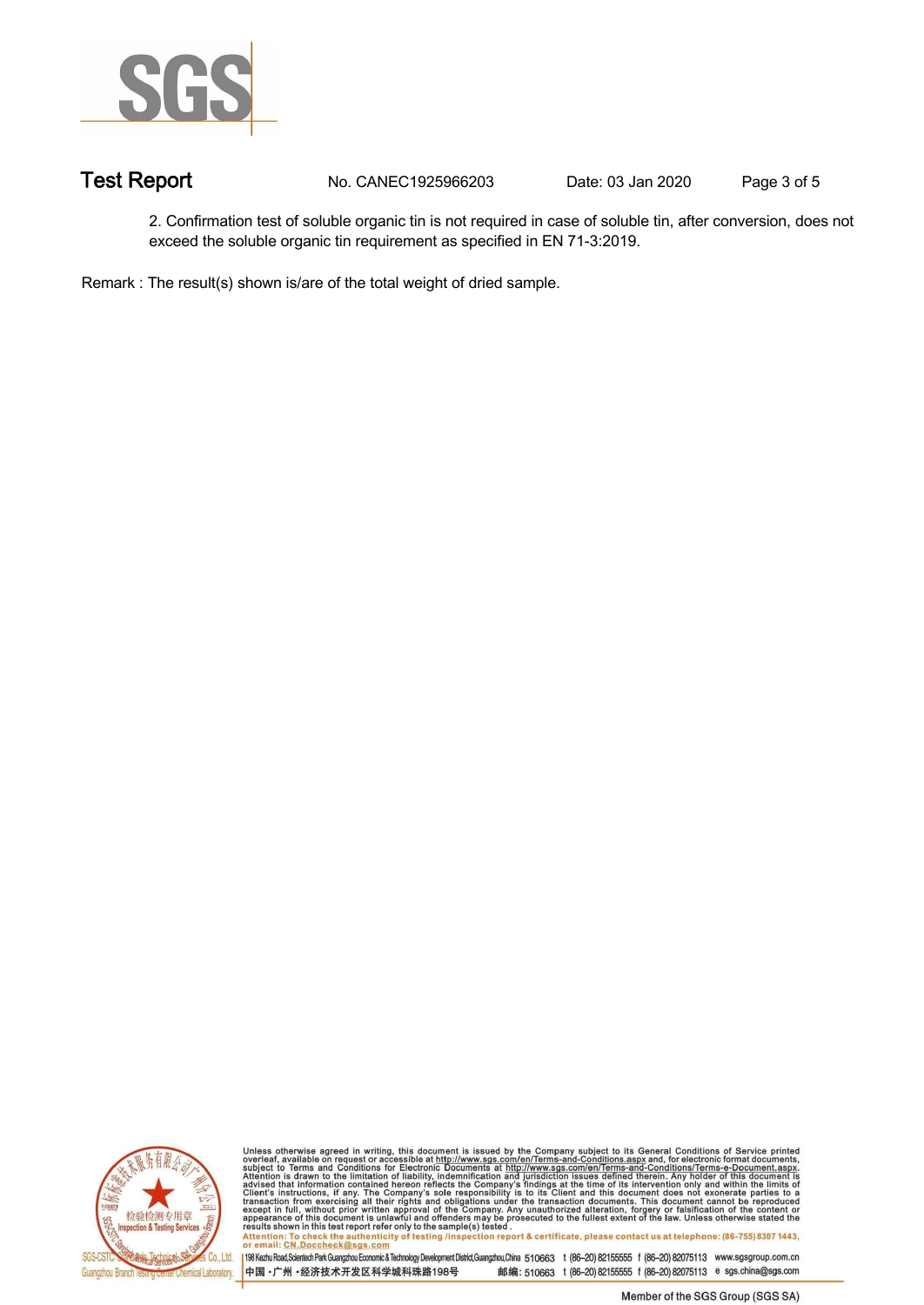

**Test Report No. CANEC1925966203** Date: 03 Jan 2020 Page 4 of 5

**Remark:**

**Ingredient is as fallows,mixture:**

**WF Series**

**(1)PHB080 Blue; (2)WFB502 Blue; (3)WFG601 Green; (4)WFH802 Black ;**

**(5)WFH804 Black ; (6)WFH805 Black ; (7)WFH803 Black ; (8)WFY306 Orange;**

**(9)WFR403 Red; (10)WFR404 Red; (11)WFR405 Red; (12)WFR409; (13)WFR406 Red;**

**(14)WFR420 Red; (15)WFT102; (16)WFT103; (17)WFV701 Red;**

**(18)WFV703 Violet; (19)PHW202T White ; (20)WFW205 White; (21)WFW204 White;**

**(22) PHY301 Yellow ; (23)WFY302 Yellow ;**

**PH Series**

**(1)PHH801 Black ; (2)PHW201 White; (3)PHW203 White; (4)PHY302 Yellow ;**

**(5)PHY303 Yellow ; (6)PHY304 Yellow ; (7)PHY305 Yellow ; (8)PHY306 Orange ;**

**(9)PHR401 Orange; (10)PHR403 Red; (11)PHR407 Red; (12)PHR410 Red;**

**(13)PHR411 Red; (14)PHR412 Red; (15)PHR415 Red; (16)PHR416 Red;**

**(17)PHR417 Red; (18)PHR419 Red; (19)PHR420 Red; (20)PHB502 Blue;**

**(21)PHB504 Blue; (22)PHG601 Green; (23)PHV705 Violet ; (24)PHV706 Violet ;**

**WZ Series**

**(1)WZR48 Red; (2)WZR146 Red; (3)WZR403 Red; (4)WZR411 Red; (5)WZR416 Red; (6)WZB502 Blue; (7)WZY302 Yellow ; (8)WZY303 Yellow ; (9)WZF306 Orange; (10)WZW201 White; (11)WZW202 White; (12)WZH-804 Black; (13)WZG601 Green; (14)WZV705 Violet;**



Unless otherwise agreed in writing, this document is issued by the Company subject to its General Conditions of Service printed overleaf, available on request or accessible at http://www.sgs.com/en/Terms-and-Conditions.asp resums shown in mas lost report tells with one sample(s) lesied .<br>Attention: To check the authenticity of testing /inspection report & certificate, please contact us at telephone: (86-755) 8307 1443,<br>or email: <u>CN.Doccheck</u>

198 Kezhu Road,Scientech Park Guangzhou Economic & Technology Development District,Guangzhou,China 510663 t (86-20) 82155555 f (86-20) 82075113 www.sgsgroup.com.cn 中国·广州·经济技术开发区科学城科珠路198号 邮编: 510663 t (86-20) 82155555 f (86-20) 82075113 e sgs.china@sgs.com